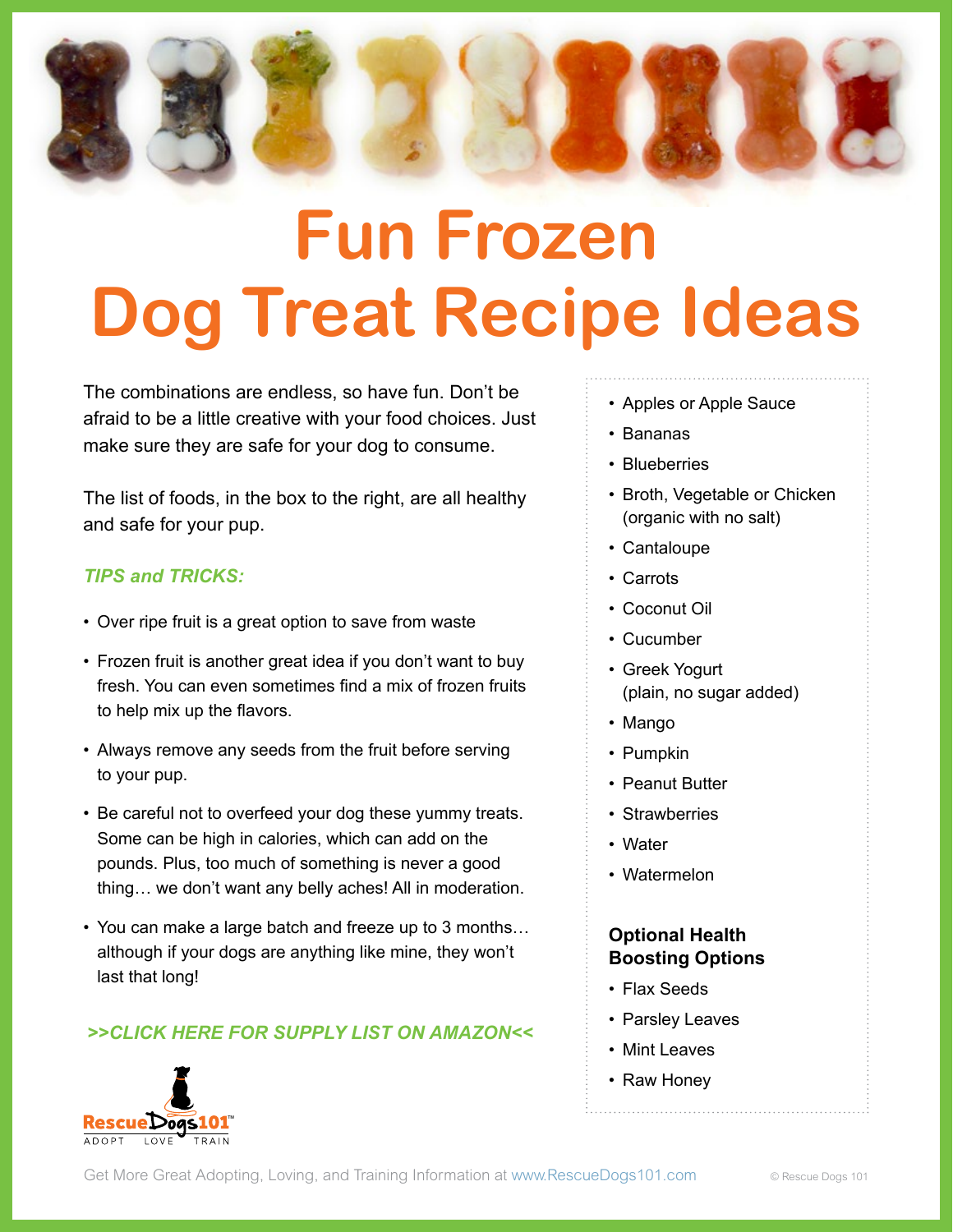## **Strawberry Yogurt Frozen Dog Treat Recipe**

#### *Ingredients*

- Strawberry
- Plain Greek Yogurt
- Fresh Parsley or Mint (optional)

#### *Instructions*

- 1. Blend the strawberries.
- 2. For a layered look, poor and freeze one ingredient at a time, starting with 1) yogurt, then 2) strawberries.
- 3. Freeze for 4-6 hours, or until completely frozen. Time will vary depending on the size of your mold.

- The amounts of the fruits don't matter so much.
- Frozen strawberries work just as well as fresh.
- Adding a little water when blending the fruit helps create a smoother texture that is easier to poor into your mold.

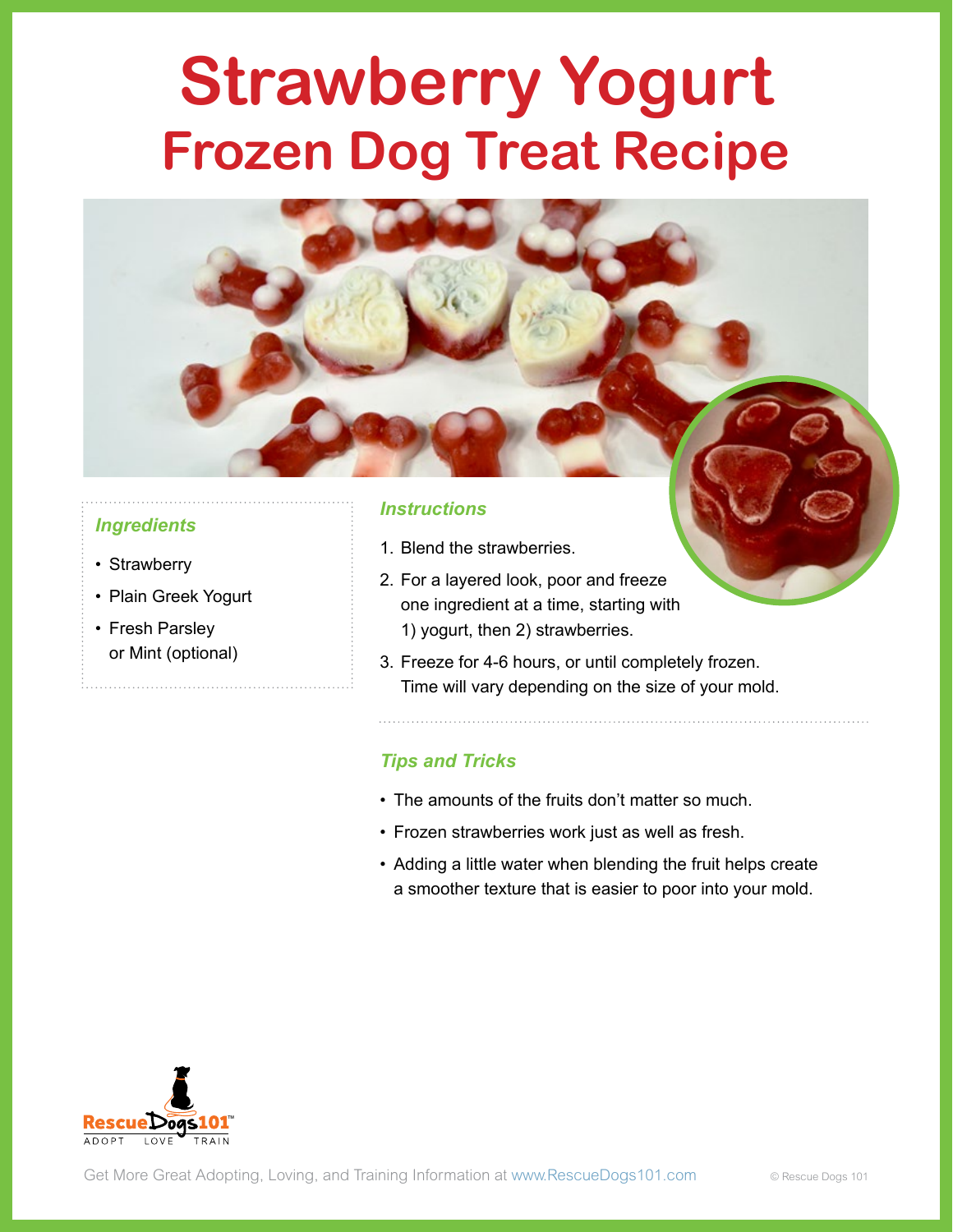### **Pupsicle Special Frozen Dog Treat Recipe**





- Dog Stick Treats
- Broth (Veggie or Chicken)
- Peanut Butter
- Mango
- Fresh Parsley or Mint (optional)
- Dixie Cups

#### *Instructions*

- 1. Place peanut butter to fill the dixie cup, about a 1/4 of the way full.
- 2. Freeze for about an hour.
- 3. Pour broth into cup about 3/4 of the way full.
- 4. Dice mango place in cup.
- 5. Place parsley or mint if you wish.
- 6. Freeze for another hour, then place your dog treat sticks into the center of each cup. This will help hold the stick in place.
- 7. Freeze for 4-6 hours, or until completely frozen. Time will vary depending on the size of your mold.

- Always use natural peanut butter. Check for xylitol, an ingredient that is toxic to dogs.
- You may choose to water down the peanut butter to help pour easier.

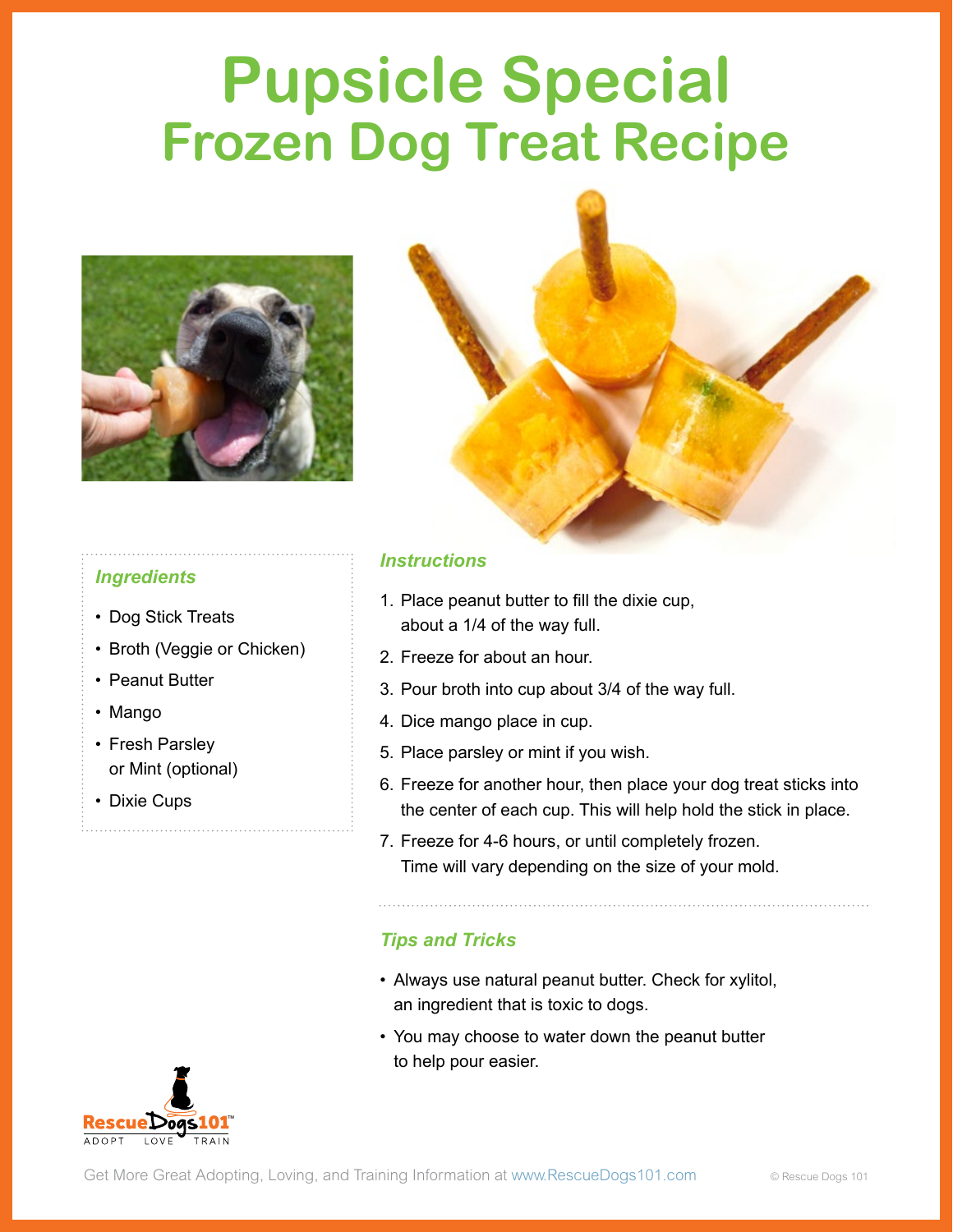### **PB&J Frozen Dog Treat Recipe**



#### *Ingredients*

- Strawberries or Blueberries
- Peanut Butter

#### *Instructions*

- 1. Blend the strawberries or blueberries until smooth.
- 2. Blend peanut butter with a little water to make a pourable mixture.
- 3. For a layered look, poor and freeze one layer at a time, starting with strawberries, then peanut butter.
- 4. Freeze for 4-6 hours, or until completely frozen. Time will vary depending on the size of your mold.

- Always use natural peanut butter. Check for xylitol, an ingredient that is toxic to dogs.
- Frozen strawberries work just as well as fresh.
- Adding a little water to the peanut butter and strawberries helps create a smoother texture that is easier to poor into your mold.
- I found that peanut butter without adding water does not freeze as well.

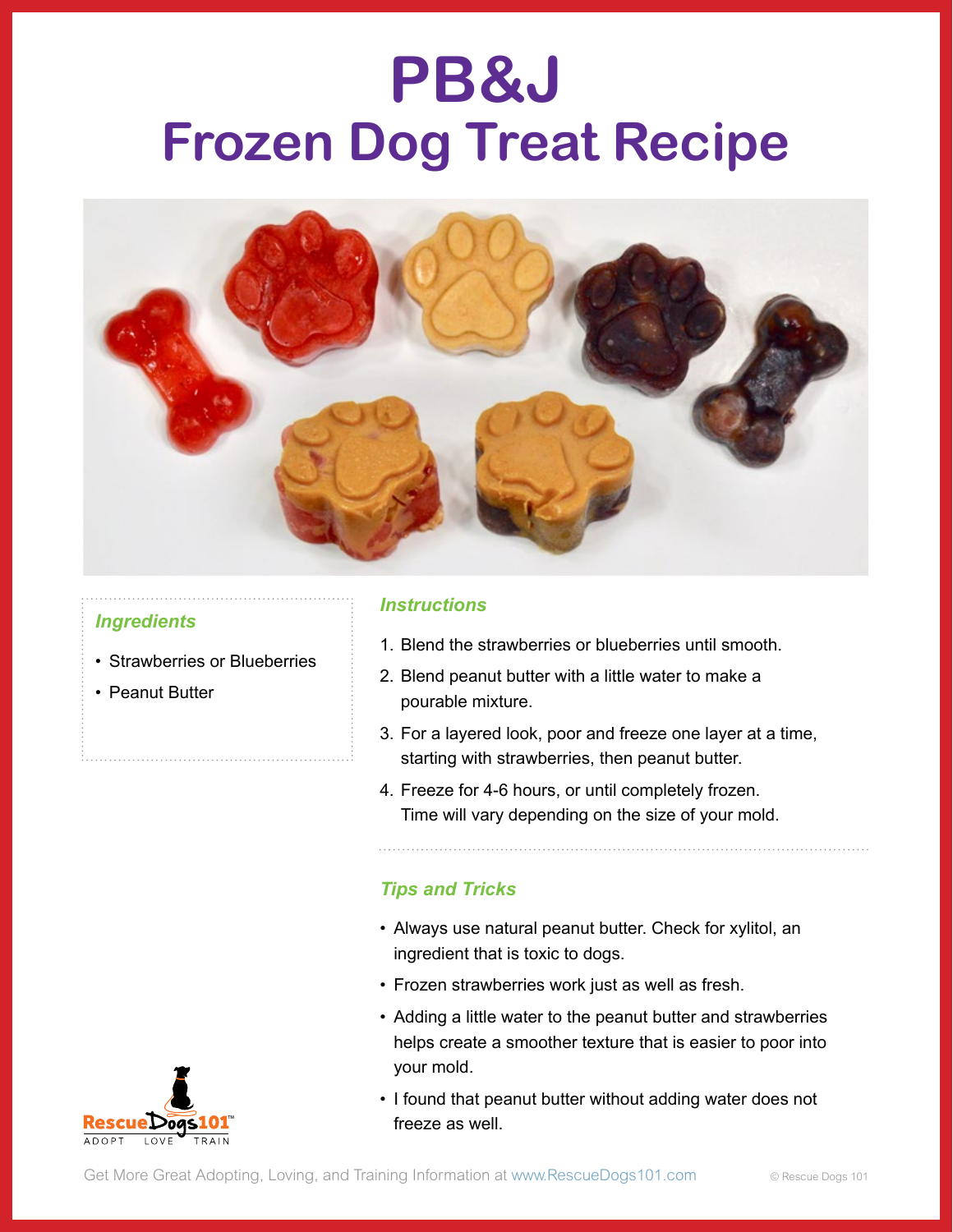### **Watermelon Summer Frozen Dog Treat Recipe**



#### *Ingredients*

- Watermelon
- Fresh Parsley or Mint
- Plain Greek Yogurt

#### *Instructions*

- 1. Blend the watermelon until liquified.
- 2. Blend the yogurt and mint to create a light/medium green color.
- 3. Pour into your ice cube tray or paw print mold.
- 4. For a layered look, poor and freeze one layer at a time, starting with 1) watermelon, then 2) yogurt/mint blend
- 5. Freeze for 4-6 hours, or until completely frozen. Time will vary depending on the size of your mold.

- The amounts of the fruits don't matter so much. But I do recommend keeping the coconut oil to less than a teaspoon per treat.
- Blend/chop the mint or parsley first, then add and blend in the yogurt.
- I tried using cucumber for the green portion, but it was just too light of a green. Dogs loved them just as well, just didn't have the look I was going for.

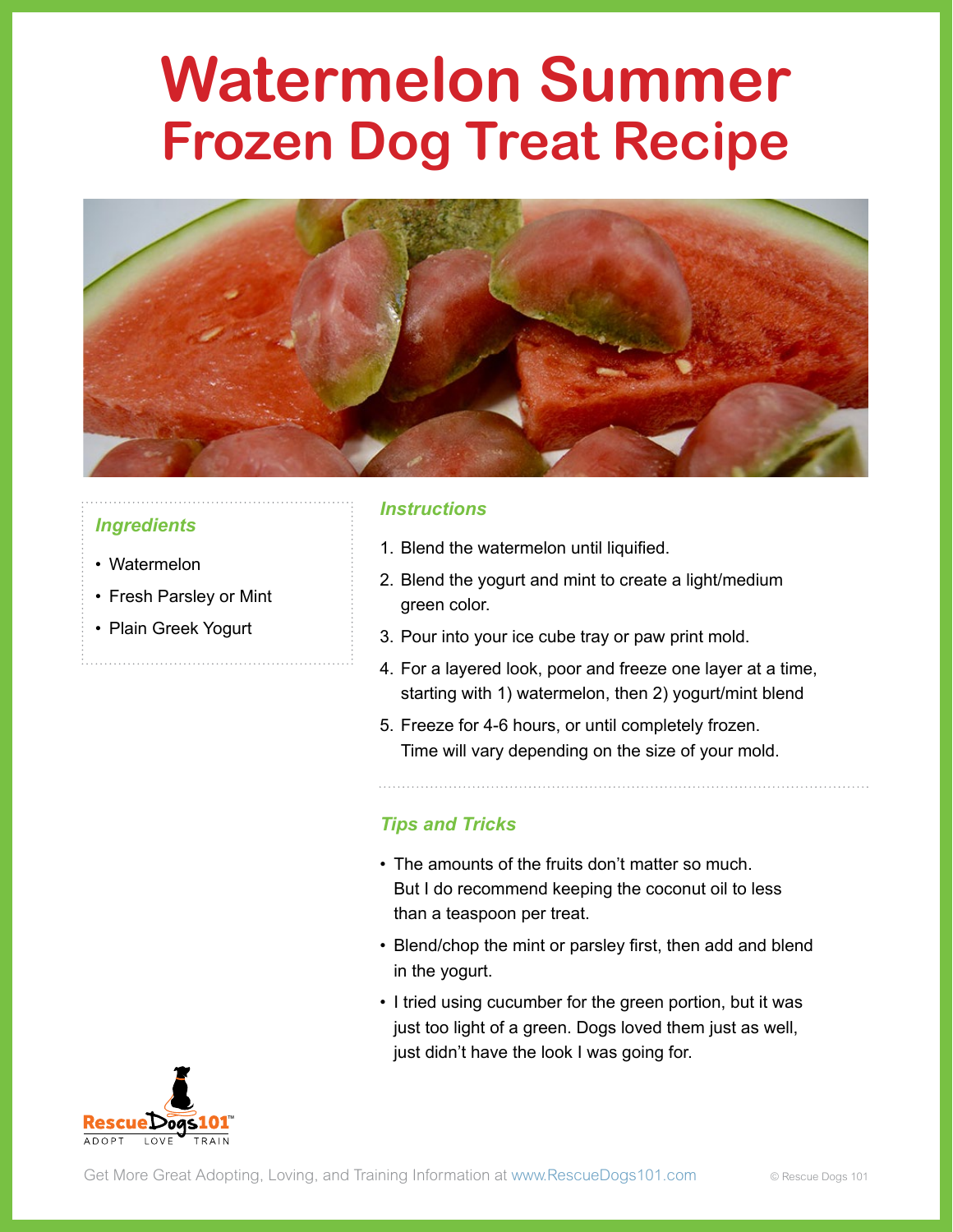### **Patriotic Red, White & Blue Frozen Dog Treat Recipe**





#### *Ingredients*

- Strawberries or Watermelon
- Blueberries
- Coconut Oil or Plain Greek Yogurt

#### *Instructions*

- 1. Blend the strawberries or watermelon. Pour into your ice cube tray or paw print mold, filling about 1/3 of the way.
- 2. Freeze for about 2 hours.
- 3. If using coconut oil, liquify for easy pouring.
- 4. Pour yogurt or coconut oil into your mold, to about 2/3 of the way, leaving room for the blue.
- 5. Freeze for about 2 hours.
- 6. Blend the blueberries. Pour into your mold, filling the rest of the way.
- 7. Freeze for 4-6 hours, or until completely frozen. Time will vary depending on the size of your mold.

- The amounts of the fruits don't matter so much. But I do recommend keeping the coconut oil to less than a teaspoon per treat.
- Use frozen strawberries work just as well as fresh.
- Adding a little water when blending the fruit helps create a smoother texture that is easier to poor into your mold.
- You can also choose to do each mold one color, so pouring all the way up with each berry.

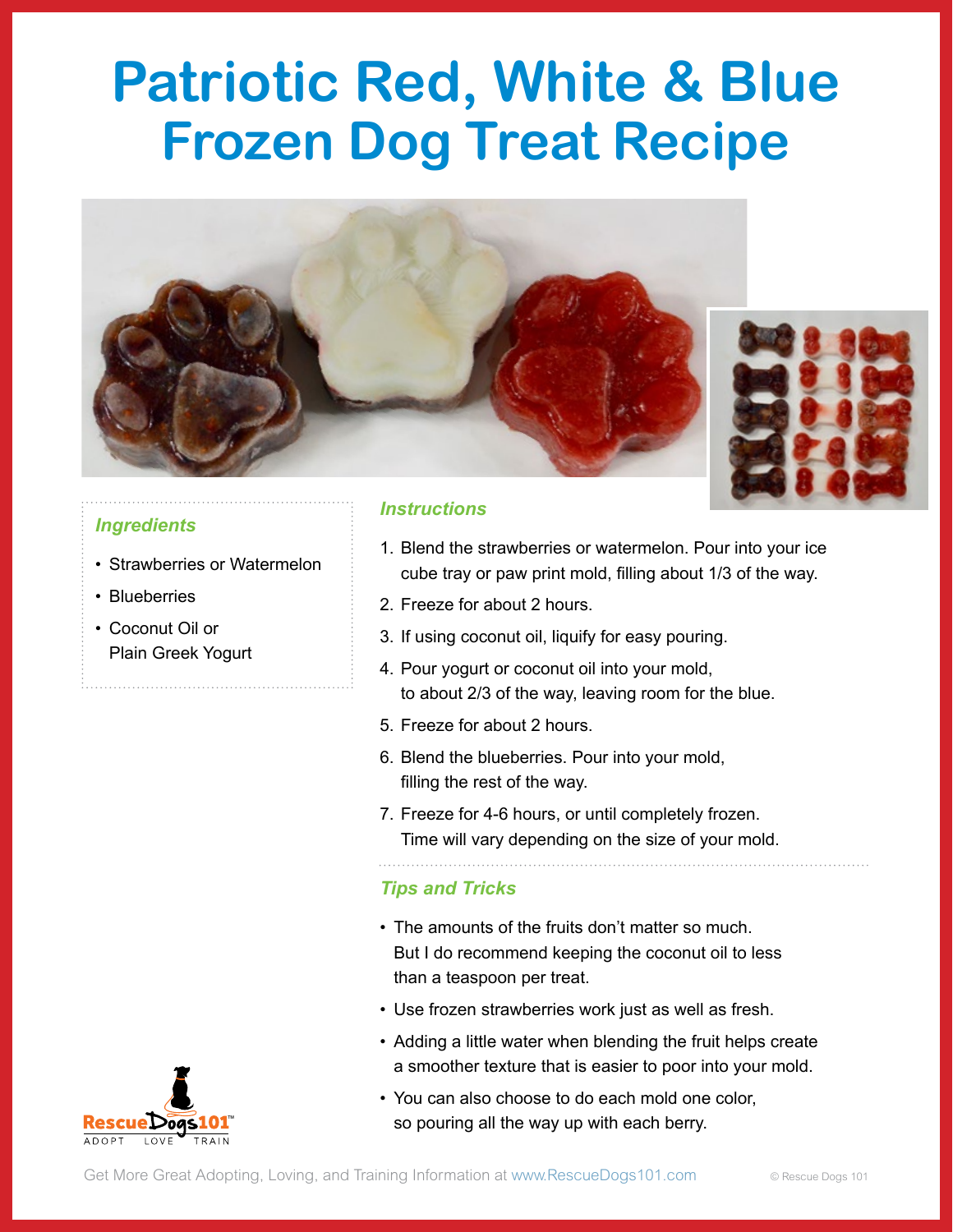### **Pumpkin Apple Frozen Dog Treat Recipe**



#### *Ingredients*

- Pure Pumpkin
- Apple or Apple Sauce
- Coconut Oil or Plain Greek Yogurt (optional)
- Fresh parsley (optional)

#### *Instructions*

- 1. Chop or blend the apples.
- 2. If using coconut oil, liquify for easy pouring.
- 3. You may keep ingredients separate or blend all together. If you want a layered look freeze one layer at a time, otherwise it will all blend together once in mold.
- 4. Pour into your ice cube tray or paw print mold.
- 5. Freeze for 4-6 hours, or until completely frozen. Time will vary depending on the size of your mold.

- Always use pure organic pumpkin, do NOT use pie filling that is full of sugar and additives.
- The amounts of the fruits don't matter so much. But I do recommend keeping the coconut oil to less than a teaspoon per treat.
- Pour heaviest foods into the mold first to avoid too much blending together.
- Adding a little water when blending the fruit helps create a smoother texture that is easier to poor into your mold.